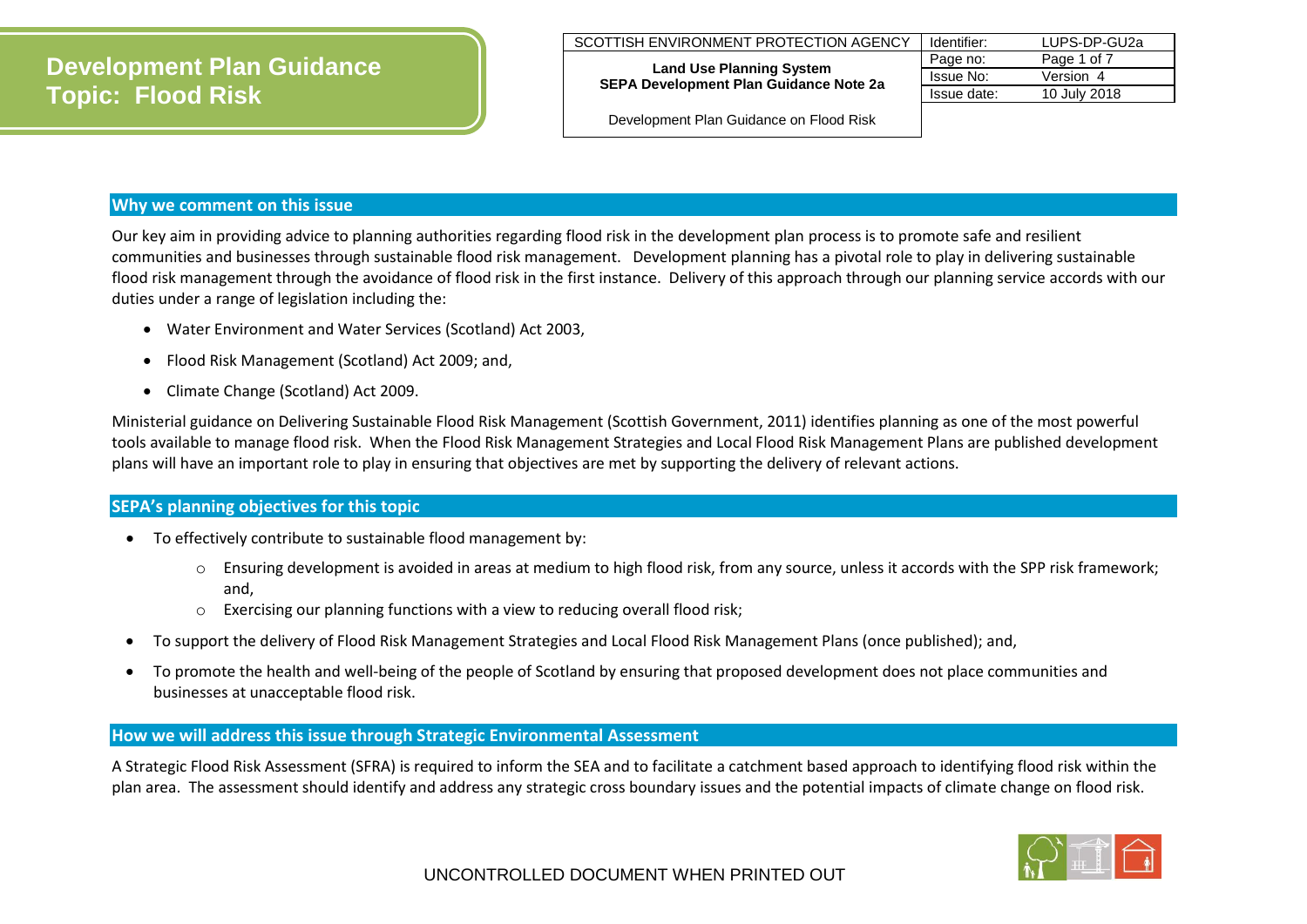|                                                                                                                            | Identifier: | LUPS-DP-GU2a |
|----------------------------------------------------------------------------------------------------------------------------|-------------|--------------|
| SCOTTISH ENVIRONMENT PROTECTION AGENCY<br><b>Land Use Planning System</b><br><b>SEPA Development Plan Guidance Note 2a</b> | Page no:    | Page 2 of 7  |
|                                                                                                                            | Issue No:   | Version 4    |
|                                                                                                                            | Issue date: | 10 July 2018 |
| Development Plan Guidance on Flood Risk                                                                                    |             |              |

The findings should inform the SEA, spatial strategy and development allocations. Where river catchments cover more than one local authority area joint SFRAs are undertaken to facilitate an integrated catchment approach to identifying and managing flood risk.

We will also address flood risk issues through SEA by:

- Requiring SEA to consider the effects of policies, proposals and allocations on flood risk on and off site; and,
- Recommending SEA objectives used for assessment include objectives aimed at promoting sustainable flood management by avoiding development in areas at medium to high flood risk and safeguarding land highly suitable for sustainable flood management

## **Links to other development plan topic tables**

Other related topic tables include: water environment.

The following table outlines our requirements and recommendations for Strategic and Local Development Plans relating to flood risk in more detail. If the following requirements are not met then we are likely to make formal representations to the emerging development plan.

Further details on the implementation of the requirements and recommendations and supporting information can be found in the Flood Risk Background Paper (LUPS-BP-GU2a).

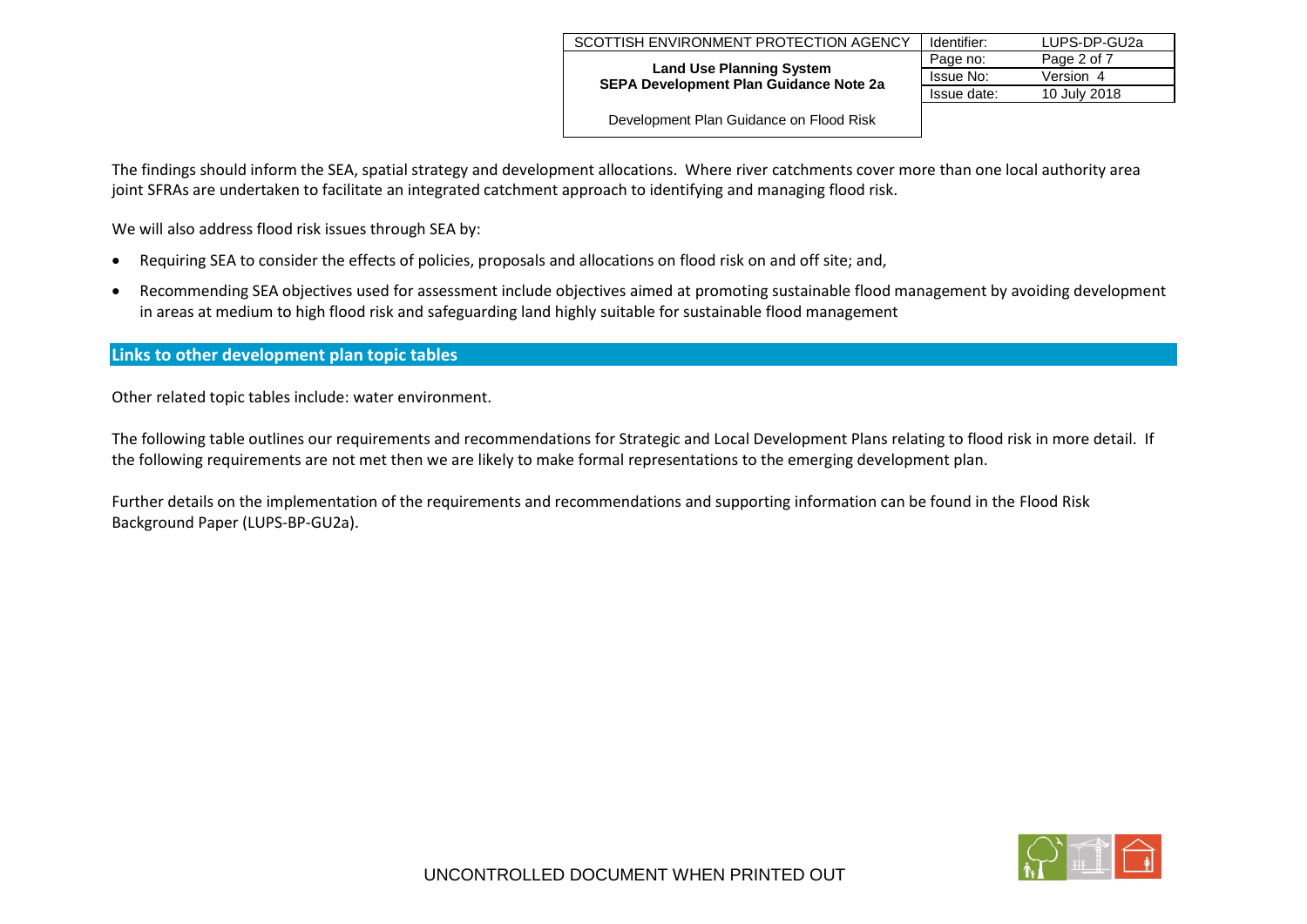| SCOTTISH ENVIRONMENT PROTECTION AGENCY                                           | Identifier: | LUPS-DP-GU2a |  |  |
|----------------------------------------------------------------------------------|-------------|--------------|--|--|
|                                                                                  | Page no:    | Page 3 of 7  |  |  |
| <b>Land Use Planning System</b><br><b>SEPA Development Plan Guidance Note 2a</b> | Issue No:   | Version 4    |  |  |
|                                                                                  | Issue date: | 10 July 2018 |  |  |
| Development Plan Guidance on Flood Risk                                          |             |              |  |  |

| <b>Strategic Development Plans</b>                                                                                                                                                                                      | <b>Local Development Plans</b>                                                                                                                                                                                                                                                                                                                                                                                                                                                  |  |  |
|-------------------------------------------------------------------------------------------------------------------------------------------------------------------------------------------------------------------------|---------------------------------------------------------------------------------------------------------------------------------------------------------------------------------------------------------------------------------------------------------------------------------------------------------------------------------------------------------------------------------------------------------------------------------------------------------------------------------|--|--|
| <b>Requirements:</b>                                                                                                                                                                                                    | <b>Requirements:</b>                                                                                                                                                                                                                                                                                                                                                                                                                                                            |  |  |
| 1. Policy coverage and strategic land allocations support the delivery of                                                                                                                                               | 1. Policy coverage and allocations support the delivery of relevant                                                                                                                                                                                                                                                                                                                                                                                                             |  |  |
| relevant objectives and actions within Flood Risk Management                                                                                                                                                            | objectives and actions within Flood Risk Management Strategies and                                                                                                                                                                                                                                                                                                                                                                                                              |  |  |
| Strategies and Local Flood Risk Management Plans that affect the                                                                                                                                                        | Local Flood Risk Management Plans that affect the plan area [once                                                                                                                                                                                                                                                                                                                                                                                                               |  |  |
| plan area.                                                                                                                                                                                                              | published].                                                                                                                                                                                                                                                                                                                                                                                                                                                                     |  |  |
| Identification of strategic development areas should accord with the                                                                                                                                                    | Allocated sites accord with the principles of sustainable flood risk                                                                                                                                                                                                                                                                                                                                                                                                            |  |  |
| 2.                                                                                                                                                                                                                      | 2.                                                                                                                                                                                                                                                                                                                                                                                                                                                                              |  |  |
| principles of sustainable flood risk management by avoiding                                                                                                                                                             | management by avoiding development in areas at flood risk. This                                                                                                                                                                                                                                                                                                                                                                                                                 |  |  |
| development in areas at flood risk, unless they accord with the risk                                                                                                                                                    | means that:                                                                                                                                                                                                                                                                                                                                                                                                                                                                     |  |  |
| framework in paragraph 263 of SPP.                                                                                                                                                                                      | sites should not be promoted in areas at medium to high risk                                                                                                                                                                                                                                                                                                                                                                                                                    |  |  |
| Policy coverage to ensure that:                                                                                                                                                                                         | a)                                                                                                                                                                                                                                                                                                                                                                                                                                                                              |  |  |
| 3.                                                                                                                                                                                                                      | from fluvial or coastal flooding;                                                                                                                                                                                                                                                                                                                                                                                                                                               |  |  |
| a precautionary approach is taken to flood risk from all sources                                                                                                                                                        | b)                                                                                                                                                                                                                                                                                                                                                                                                                                                                              |  |  |
| $\bullet$                                                                                                                                                                                                               | any sites that are being promoted for civil infrastructure should                                                                                                                                                                                                                                                                                                                                                                                                               |  |  |
| taking account of the predicted impacts of climate change;                                                                                                                                                              | not be allocated in low to medium risk areas; and                                                                                                                                                                                                                                                                                                                                                                                                                               |  |  |
| development is avoided in locations at medium to high flood risk<br>$\bullet$<br>(unless it accords with the risk framework in SPP, paragraph 263)<br>or where it would increase the probability of flooding elsewhere. | any sites that are being promoted in low to medium risk areas<br>$\mathsf{C}$<br>that fall within the most vulnerable uses category are only<br>allocated if there is potential for the hazard to be alleviated<br>through appropriate mitigation. In this situation the need for<br>mitigation from the 0.1%AP event should be included as a site<br>requirement.                                                                                                              |  |  |
|                                                                                                                                                                                                                         | Where this is not possible, some types of development may be<br>acceptable if it satisfies the requirements of the risk framework<br>(SPP, paragraph 263). The risk framework should be applied<br>within the context of the issues listed in paragraph 264 of SPP<br>and our Land Use Vulnerability Guidance should be used to<br>inform the vulnerability classification of the proposed land use an<br>ensure that it is suitable for the location and degree of flood risk. |  |  |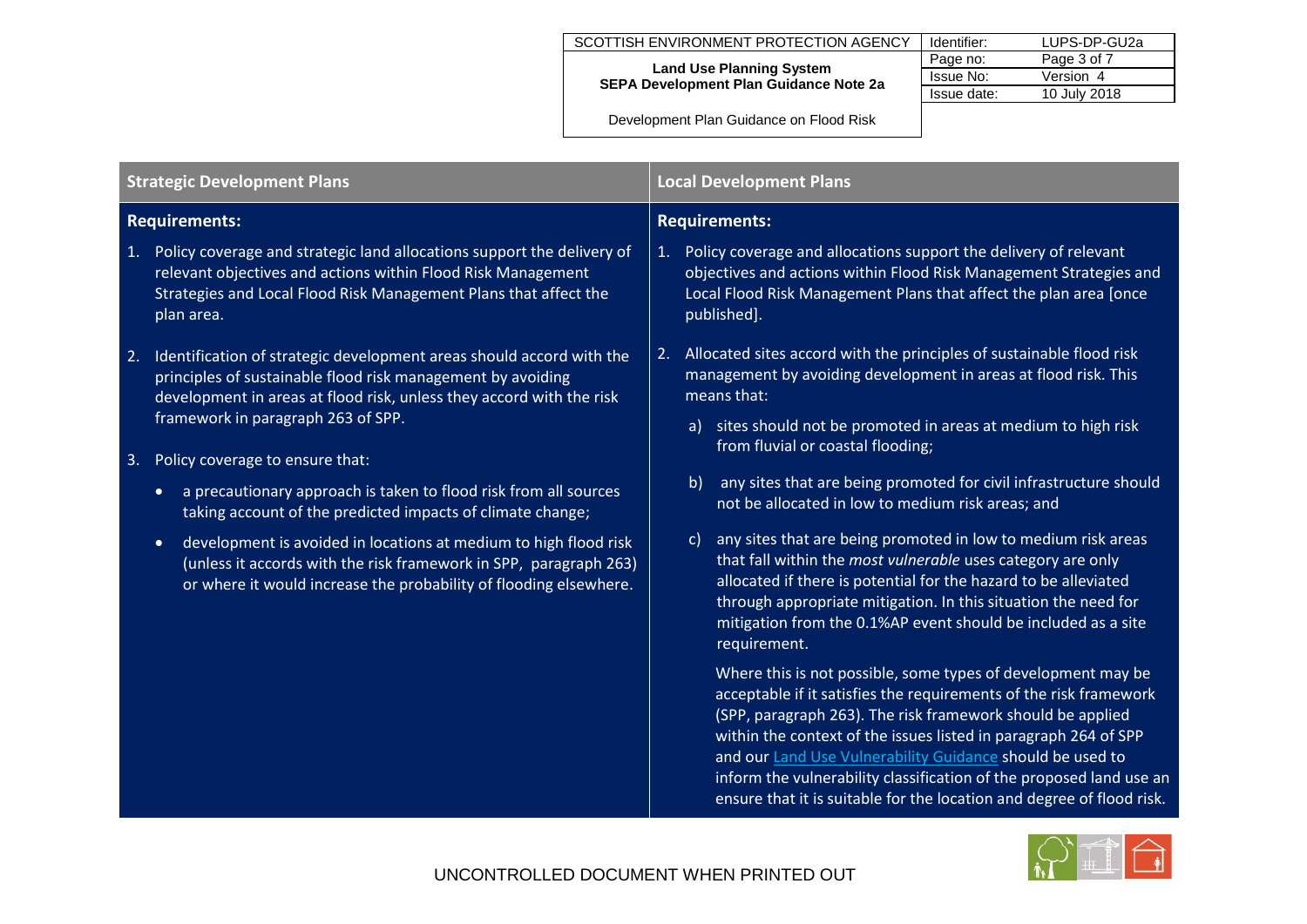| SCOTTISH ENVIRONMENT PROTECTION AGENCY                                           | LUPS-DP-GU2a<br>Identifier: |              |
|----------------------------------------------------------------------------------|-----------------------------|--------------|
|                                                                                  | Page no:                    | Page 4 of 7  |
| <b>Land Use Planning System</b><br><b>SEPA Development Plan Guidance Note 2a</b> | Issue No:                   | Version 4    |
|                                                                                  | Issue date:                 | 10 July 2018 |
|                                                                                  |                             |              |

Development Plan Guidance on Flood Risk

- 3. Site requirements are attached to allocations where a potential flood risk has been identified (from any source) to ensure that a site specific Flood Risk Assessment (FRA) is undertaken in advance of the development. This should be used to inform the siting, layout, design and capacity of development on the site in a way that avoids an increase in flood risk on and off site and ensures that there is safe dry pedestrian access and egress at times of flood.
- 4. Policy coverage to ensure that:
	- a precautionary approach is taken to flood risk from all sources taking account of the predicted impacts of climate change;
	- development is avoided in locations at medium to high flood risk (unless it accords with the risk framework in paragraph 263 of SPP) or where it would lead to an increase in the probability of flooding elsewhere;
	- a Flood Risk Assessment (FRA) is required for all developments at risk of flooding from any source in medium to high risk areas and developments in low to medium risk areas identified in the risk framework (i.e. developments located in an area at the upper end of the probability scale, essential infrastructure and the most vulnerable land uses). The flood risk assessment should be undertaken in accordance with SEPA technical guidance.
- 5. A precautionary approach should be taken to proposed allocations in areas protected by a formal flood protection scheme.

The following categories of development allocation would generally be acceptable when protected by an existing or planned formal flood protection scheme within a built up area. It is recommended that any allocated protected by a formal scheme is built to a water resilient

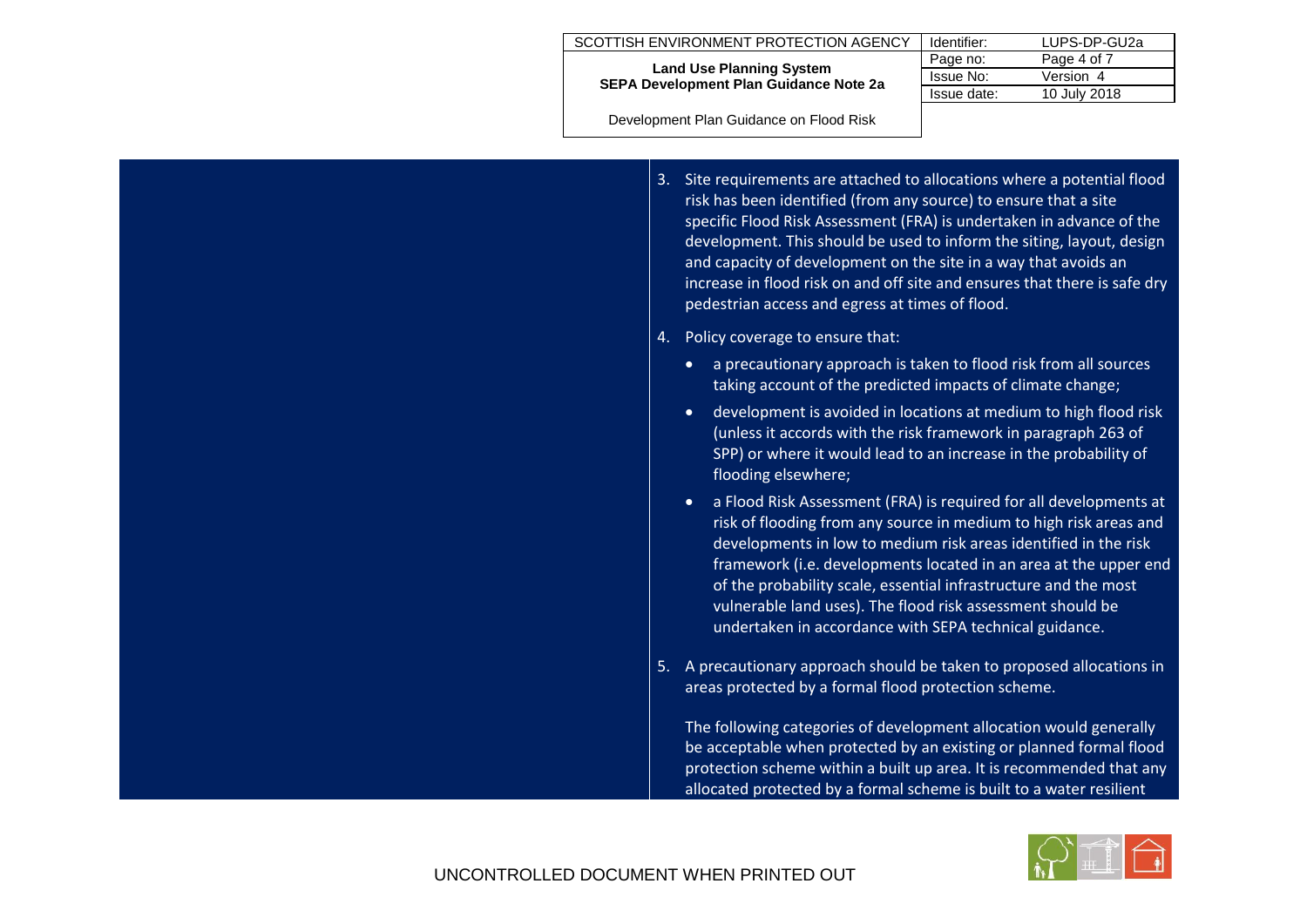| SCOTTISH ENVIRONMENT PROTECTION AGENCY                                           | Identifier: | LUPS-DP-GU2a |
|----------------------------------------------------------------------------------|-------------|--------------|
|                                                                                  | Page no:    | Page 5 of 7  |
| <b>Land Use Planning System</b><br><b>SEPA Development Plan Guidance Note 2a</b> | Issue No:   | Version 4    |
|                                                                                  | Issue date: | 10 July 2018 |
|                                                                                  |             |              |

Development Plan Guidance on Flood Risk

| <b>Standard of</b><br>protection of the<br>scheme at the time<br>of development                                                       | design and has adequate evacuation procedures in place that are<br>appropriate to the level of risk and use.<br>Within a built up area, the defended area will<br>generally be acceptable for:                                                                                                                                                                                                                                                                                  |  |  |
|---------------------------------------------------------------------------------------------------------------------------------------|---------------------------------------------------------------------------------------------------------------------------------------------------------------------------------------------------------------------------------------------------------------------------------------------------------------------------------------------------------------------------------------------------------------------------------------------------------------------------------|--|--|
| Less than a 200<br>year standard of<br>protection (i.e.<br>greater than a 0.5%<br>AEP standard of<br>protection)                      | Water compatible uses; or,<br>$\bullet$<br>Essential infrastructure designed to remain<br>$\bullet$<br>operational during flood event; or,<br>the principle of the development allocation<br>has been established in an up-to-date,<br>adopted Strategic Development Plan or the<br>National Planning Framework with due<br>consideration of flood risk; or,<br>Any other development that does not<br>$\bullet$<br>increase overall risk                                       |  |  |
| Equal or greater<br>than a 200 year<br>standard of<br>protection (i.e.<br>equal or less than a<br>0.5% AEP standard<br>of protection) | Water compatible uses; or,<br>$\bullet$<br>Essential infrastructure designed to remain<br>$\bullet$<br>operational during flood event; or,<br>the principle of the development allocation<br>has been established in an up-to-date,<br>adopted Strategic Development Plan or the<br>National Planning Framework with due<br>consideration of flood risk; or,<br>Least vulnerable developments; or,<br>$\bullet$<br>Any other development that does not<br>increase overall risk |  |  |

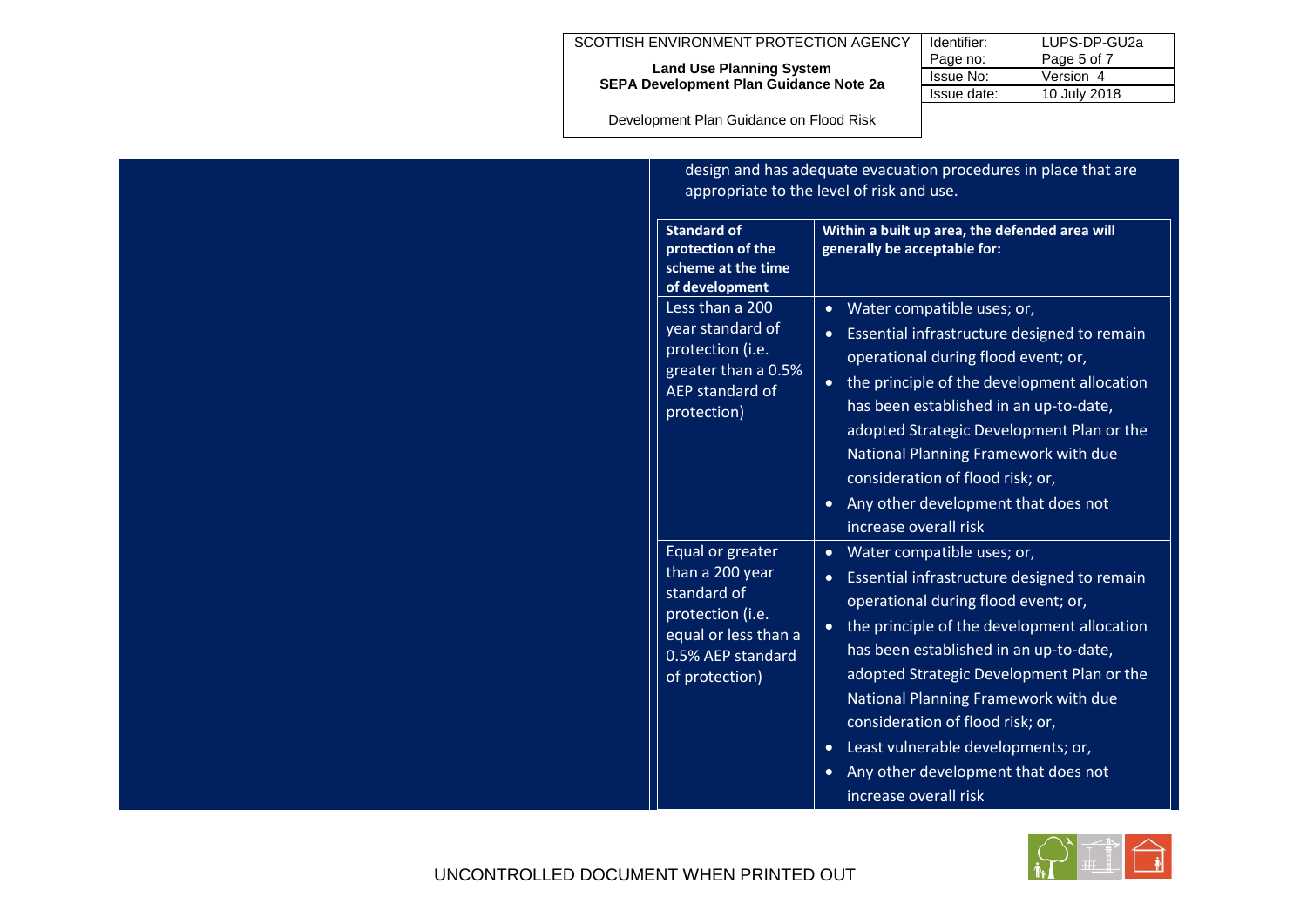|                        |                                                                                                                                                                                                                                                                                                                                                                       | SCOTTISH ENVIRONMENT PROTECTION AGENCY                                                                                                                                                                                                                                                                                                                                                                                                                                                                                                                                                                                                                                                                                                                                                                                                                                                                                                                                                                                             | Identifier:                                                                                                                                                                                                                                                                                                                                                                                                                                                                                          | LUPS-DP-GU2a |                           |
|------------------------|-----------------------------------------------------------------------------------------------------------------------------------------------------------------------------------------------------------------------------------------------------------------------------------------------------------------------------------------------------------------------|------------------------------------------------------------------------------------------------------------------------------------------------------------------------------------------------------------------------------------------------------------------------------------------------------------------------------------------------------------------------------------------------------------------------------------------------------------------------------------------------------------------------------------------------------------------------------------------------------------------------------------------------------------------------------------------------------------------------------------------------------------------------------------------------------------------------------------------------------------------------------------------------------------------------------------------------------------------------------------------------------------------------------------|------------------------------------------------------------------------------------------------------------------------------------------------------------------------------------------------------------------------------------------------------------------------------------------------------------------------------------------------------------------------------------------------------------------------------------------------------------------------------------------------------|--------------|---------------------------|
|                        |                                                                                                                                                                                                                                                                                                                                                                       | <b>Land Use Planning System</b>                                                                                                                                                                                                                                                                                                                                                                                                                                                                                                                                                                                                                                                                                                                                                                                                                                                                                                                                                                                                    | Page no:<br>Issue No:                                                                                                                                                                                                                                                                                                                                                                                                                                                                                | Page 6 of 7  |                           |
|                        |                                                                                                                                                                                                                                                                                                                                                                       | SEPA Development Plan Guidance Note 2a                                                                                                                                                                                                                                                                                                                                                                                                                                                                                                                                                                                                                                                                                                                                                                                                                                                                                                                                                                                             |                                                                                                                                                                                                                                                                                                                                                                                                                                                                                                      |              | Version 4<br>10 July 2018 |
|                        |                                                                                                                                                                                                                                                                                                                                                                       |                                                                                                                                                                                                                                                                                                                                                                                                                                                                                                                                                                                                                                                                                                                                                                                                                                                                                                                                                                                                                                    |                                                                                                                                                                                                                                                                                                                                                                                                                                                                                                      | Issue date:  |                           |
|                        |                                                                                                                                                                                                                                                                                                                                                                       |                                                                                                                                                                                                                                                                                                                                                                                                                                                                                                                                                                                                                                                                                                                                                                                                                                                                                                                                                                                                                                    |                                                                                                                                                                                                                                                                                                                                                                                                                                                                                                      |              |                           |
|                        |                                                                                                                                                                                                                                                                                                                                                                       | Development Plan Guidance on Flood Risk<br>Equal or greater<br>Water compatible uses; or,<br>than a 200 year<br>Essential infrastructure designed to remain<br>plus climate change<br>operational during flood event; or,<br>standard of<br>• the principle of the development allocation<br>protection (i.e.<br>has been established in an up-to-date or,<br>equal or less than a<br>adopted Strategic Development Plan or the<br>0.5% AEP plus<br>climate change<br>National Planning Framework with due<br>standard of<br>consideration of flood risk; or,<br>protection)<br>Least vulnerable developments; or,<br>$\bullet$<br>Highly vulnerable developments.<br>New allocations for <i>most vulnerable</i> uses must be avoided in areas<br>protected by a scheme.<br>Any protection offered by informal flood defences would not be taken<br>into account when considering allocations behind or benefiting from<br>them. Such allocations would be considered within the context of SPP<br>as if the scheme did not exist. |                                                                                                                                                                                                                                                                                                                                                                                                                                                                                                      |              |                           |
| <b>Recommendation:</b> |                                                                                                                                                                                                                                                                                                                                                                       | <b>Recommendation:</b>                                                                                                                                                                                                                                                                                                                                                                                                                                                                                                                                                                                                                                                                                                                                                                                                                                                                                                                                                                                                             |                                                                                                                                                                                                                                                                                                                                                                                                                                                                                                      |              |                           |
|                        | 1. The role of sustainable flood risk management should be recognised<br>in the context of sustainable placemaking and blue/green<br>infrastructure. This includes the policy framework for sustainable<br>placemaking and blue/ green infrastructure and the identification of<br>existing and creation of new blue/green infrastructure in the spatial<br>strategy. | strategy.                                                                                                                                                                                                                                                                                                                                                                                                                                                                                                                                                                                                                                                                                                                                                                                                                                                                                                                                                                                                                          | 1. The role of sustainable flood risk management should be recognised<br>in the context of sustainable placemaking and blue/green<br>infrastructure. This includes the policy framework for sustainable<br>placemaking and blue/ green infrastructure and the identification of<br>existing and creation of new blue/green infrastructure in the spatial<br>2. To ensure that proposed land uses are acceptable for the location<br>and degree of flood risk, SEPA's Land Use Vulnerability guidance |              |                           |